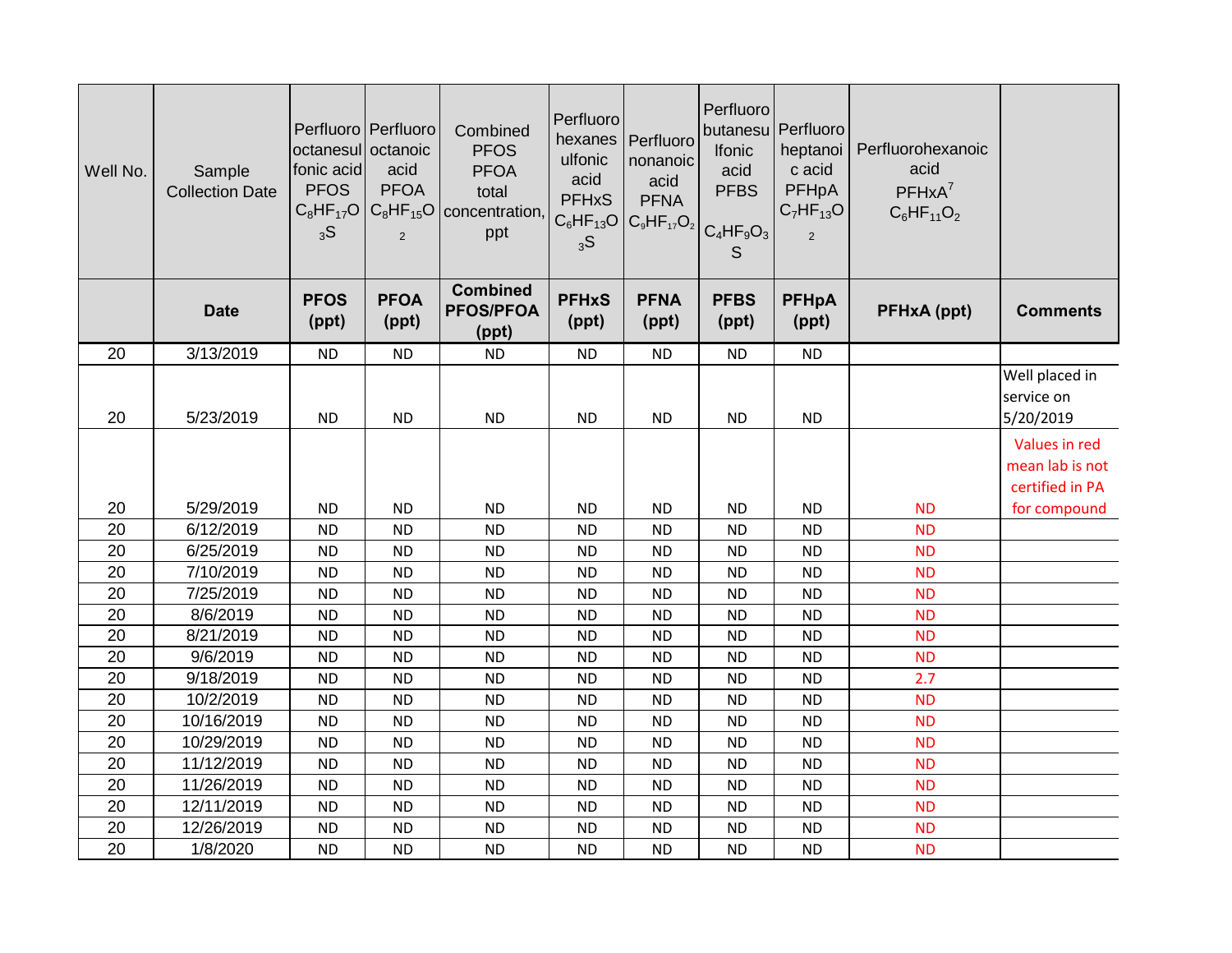|                      | <b>ND</b> | <b>ND</b> | <b>ND</b> | <b>ND</b> | <b>ND</b> | <b>ND</b> | <b>ND</b> | <b>ND</b> | 1/22/2020  | 20              |
|----------------------|-----------|-----------|-----------|-----------|-----------|-----------|-----------|-----------|------------|-----------------|
|                      | <b>ND</b> | <b>ND</b> | <b>ND</b> | <b>ND</b> | <b>ND</b> | <b>ND</b> | <b>ND</b> | <b>ND</b> | 2/3/2020   | 20              |
|                      | <b>ND</b> | <b>ND</b> | <b>ND</b> | <b>ND</b> | <b>ND</b> | <b>ND</b> | <b>ND</b> | <b>ND</b> | 2/17/2020  | 20              |
|                      | <b>ND</b> | <b>ND</b> | <b>ND</b> | <b>ND</b> | <b>ND</b> | <b>ND</b> | <b>ND</b> | <b>ND</b> | 3/3/2020   | 20              |
|                      | <b>ND</b> | <b>ND</b> | <b>ND</b> | <b>ND</b> | <b>ND</b> | <b>ND</b> | <b>ND</b> | <b>ND</b> | 3/17/2020  | 20              |
|                      | <b>ND</b> | <b>ND</b> | <b>ND</b> | <b>ND</b> | <b>ND</b> | <b>ND</b> | <b>ND</b> | <b>ND</b> | 3/31/2020  | 20              |
|                      | <b>ND</b> | <b>ND</b> | <b>ND</b> | <b>ND</b> | <b>ND</b> | <b>ND</b> | <b>ND</b> | <b>ND</b> | 4/14/2020  | 20              |
|                      | <b>ND</b> | <b>ND</b> | <b>ND</b> | <b>ND</b> | <b>ND</b> | <b>ND</b> | <b>ND</b> | <b>ND</b> | 4/29/2020  | 20              |
| Sampling             |           |           |           |           |           |           |           |           |            |                 |
| reduced to           |           |           |           |           |           |           |           |           |            |                 |
| monthly per          |           |           |           |           |           |           |           |           |            |                 |
| PADEP                | <b>ND</b> | <b>ND</b> | <b>ND</b> | <b>ND</b> | <b>ND</b> | <b>ND</b> | <b>ND</b> | <b>ND</b> | 5/13/2020  | 20              |
|                      |           |           |           |           |           |           |           |           |            |                 |
| <b>GAC changeout</b> |           |           |           |           |           |           |           |           |            |                 |
| on 6/5/2020          | <b>ND</b> | <b>ND</b> | <b>ND</b> | <b>ND</b> | <b>ND</b> | <b>ND</b> | <b>ND</b> | <b>ND</b> | 6/3/2020   | 20              |
|                      | <b>ND</b> | <b>ND</b> | <b>ND</b> | <b>ND</b> | <b>ND</b> | <b>ND</b> | <b>ND</b> | <b>ND</b> | 7/8/2020   | 20              |
|                      | <b>ND</b> | <b>ND</b> | <b>ND</b> | <b>ND</b> | <b>ND</b> | <b>ND</b> | <b>ND</b> | <b>ND</b> | 8/12/2020  | 20              |
|                      | <b>ND</b> | <b>ND</b> | <b>ND</b> | <b>ND</b> | <b>ND</b> | <b>ND</b> | <b>ND</b> | <b>ND</b> | 8/26/2020  | 20              |
|                      | <b>ND</b> | <b>ND</b> | <b>ND</b> | <b>ND</b> | <b>ND</b> | <b>ND</b> | <b>ND</b> | <b>ND</b> | 9/9/2020   | 20              |
|                      | <b>ND</b> | <b>ND</b> | <b>ND</b> | <b>ND</b> | <b>ND</b> | <b>ND</b> | <b>ND</b> | <b>ND</b> | 10/14/2020 | 20              |
|                      | <b>ND</b> | <b>ND</b> | <b>ND</b> | <b>ND</b> | <b>ND</b> | <b>ND</b> | <b>ND</b> | <b>ND</b> | 11/10/2020 | 20              |
|                      | <b>ND</b> | <b>ND</b> | <b>ND</b> | <b>ND</b> | <b>ND</b> | <b>ND</b> | <b>ND</b> | <b>ND</b> | 12/9/2020  | 20              |
|                      | <b>ND</b> | <b>ND</b> | <b>ND</b> | <b>ND</b> | <b>ND</b> | <b>ND</b> | <b>ND</b> | <b>ND</b> | 1/13/2021  | 20              |
|                      | <b>ND</b> | <b>ND</b> | <b>ND</b> | <b>ND</b> | <b>ND</b> | <b>ND</b> | <b>ND</b> | <b>ND</b> | 2/10/2021  | 20              |
|                      | <b>ND</b> | <b>ND</b> | <b>ND</b> | <b>ND</b> | <b>ND</b> | <b>ND</b> | <b>ND</b> | <b>ND</b> | 3/10/2021  | 20              |
|                      | <b>ND</b> | <b>ND</b> | <b>ND</b> | <b>ND</b> | <b>ND</b> | <b>ND</b> | <b>ND</b> | <b>ND</b> | 4/14/2021  | 20              |
|                      | <b>ND</b> | <b>ND</b> | <b>ND</b> | <b>ND</b> | <b>ND</b> | <b>ND</b> | <b>ND</b> | <b>ND</b> | 5/13/2021  | 20              |
|                      |           |           |           |           |           |           |           |           |            |                 |
| GAC changeout        |           |           |           |           |           |           |           |           |            |                 |
| on 7/13/2021         | <b>ND</b> | <b>ND</b> | <b>ND</b> | <b>ND</b> | <b>ND</b> | <b>ND</b> | <b>ND</b> | <b>ND</b> | 7/21/2021  | 20              |
|                      | <b>ND</b> | <b>ND</b> | <b>ND</b> | <b>ND</b> | <b>ND</b> | <b>ND</b> | <b>ND</b> | <b>ND</b> | 8/11/2021  | $\overline{20}$ |
|                      | <b>ND</b> | <b>ND</b> | <b>ND</b> | <b>ND</b> | <b>ND</b> | <b>ND</b> | <b>ND</b> | <b>ND</b> | 9/9/2021   | 20              |
|                      | <b>ND</b> | <b>ND</b> | <b>ND</b> | <b>ND</b> | <b>ND</b> | <b>ND</b> | <b>ND</b> | <b>ND</b> | 10/13/2021 | 20              |
|                      | <b>ND</b> | <b>ND</b> | <b>ND</b> | <b>ND</b> | <b>ND</b> | <b>ND</b> | <b>ND</b> | <b>ND</b> | 11/10/2021 | 20              |
|                      | <b>ND</b> | <b>ND</b> | <b>ND</b> | <b>ND</b> | <b>ND</b> | <b>ND</b> | <b>ND</b> | <b>ND</b> | 12/8/2021  | 20              |
|                      |           |           |           |           |           |           |           |           |            |                 |